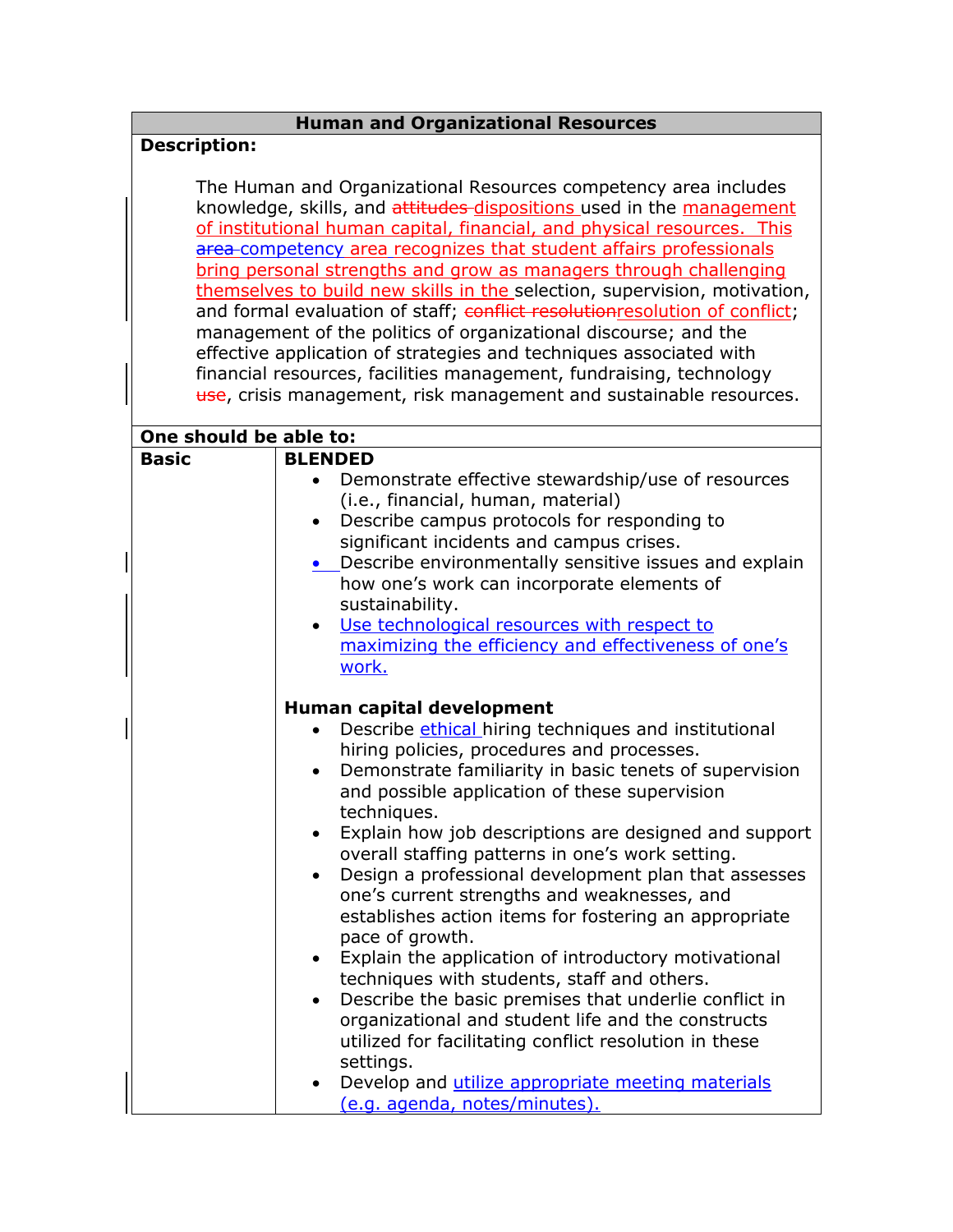|              | Communicate with others using effective verbal and<br>non-verbal strategies appropriate to the situation in<br>both one-on-one and small group settingsin ways that<br>maximize personal preferences.<br>Recognize how networks in organizations play a role<br>$\bullet$<br>in how work gets accomplished.<br>Understand the relational roles colleagues partners,<br>$\bullet$<br>allies, and adversaries play in the completion of goals<br>and work assignments.<br>Explain the basic tenets of personal or organizational<br>$\bullet$<br>risk and liability as they relate to one's work.<br>• Providing constructive feedback in a timely manner.<br>• Advocate for equitable hiring practices.<br><b>Financial resource management</b><br>Articulate basic institutional accounting techniques for<br>budgeting as well as- monitoring and processing                        |
|--------------|--------------------------------------------------------------------------------------------------------------------------------------------------------------------------------------------------------------------------------------------------------------------------------------------------------------------------------------------------------------------------------------------------------------------------------------------------------------------------------------------------------------------------------------------------------------------------------------------------------------------------------------------------------------------------------------------------------------------------------------------------------------------------------------------------------------------------------------------------------------------------------------|
|              | revenue and expenditures.<br><b>Facilities management</b><br>Effectively and appropriately use facilities<br>management procedures as related to operating a<br>facility or program in a facility.<br>Demonstrate an understanding of how physical space<br>impacts the institution's educational mission.<br>Understand the basic concepts of facilities management and<br>institutional policies related to energy usage and<br>environmental sustainability.                                                                                                                                                                                                                                                                                                                                                                                                                      |
| Intermediate | <b>BLENDED</b><br>Effectively develop and manage human resources,<br>facilities, policies, procedures, processes, and<br>materials.<br>Construct unit's operation to function in a sustainable<br>fashion.<br>Explain the interaction and integration of campus<br>crisis intervention systems (e.g. National Incident<br>Management System, behavioral intervention teams,<br>critical incident response teams).<br>Engage in policy and procedure development,<br>$\bullet$<br>implementation and decision-making that minimize<br>risk to self, students, other constituents, and the<br>institution.<br>Identify and allocate the technological needs of the<br>$\bullet$<br>unit; maintain a level of technical knowledge that<br>allows one to effectively use existing technologies as<br>well as to incorporate new emerging technologies as<br>they may benefit one's work. |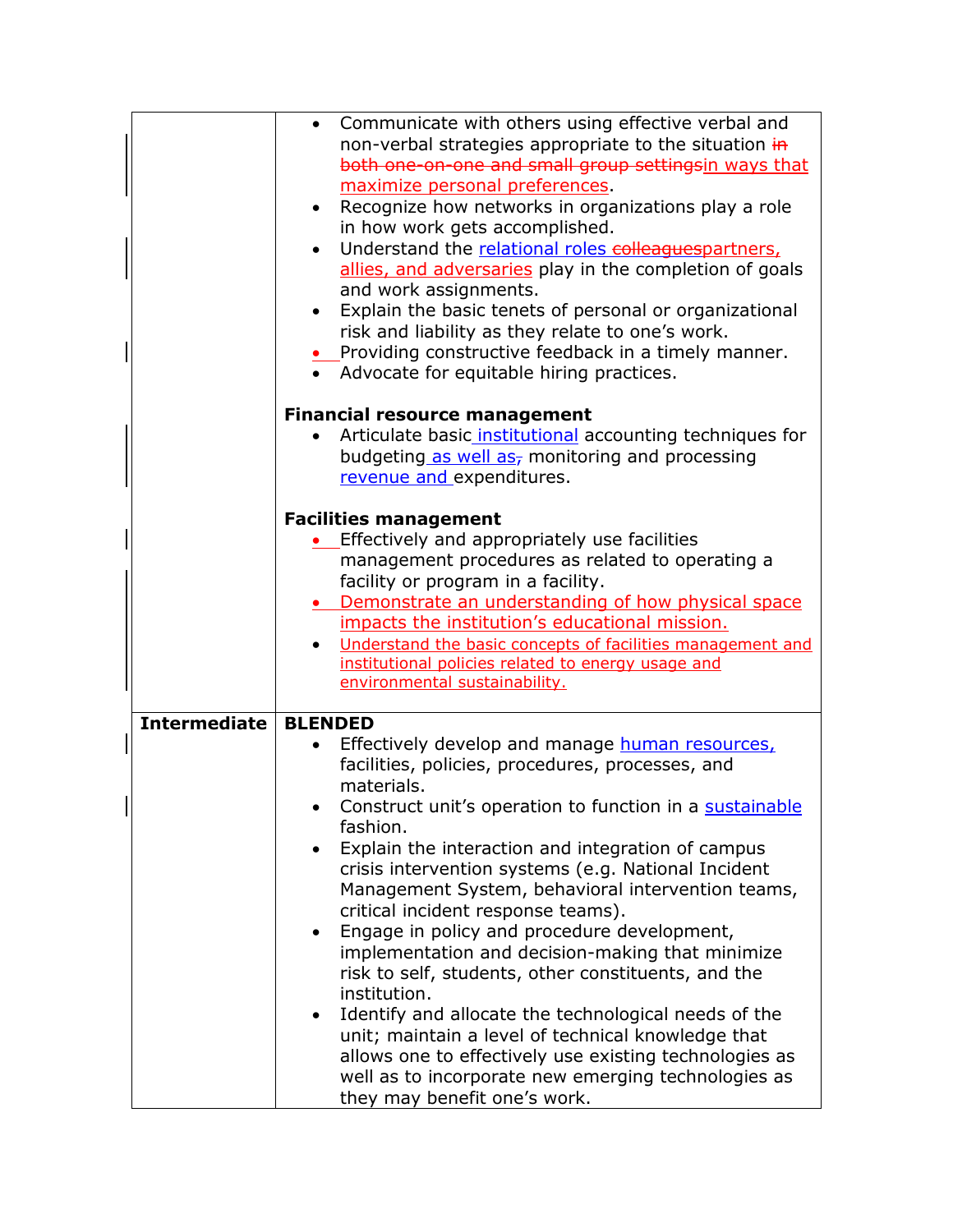|           | Human capital development                                   |
|-----------|-------------------------------------------------------------|
|           | Implement strategies, interview protocols and               |
|           | decisions regarding staff selection that adheres to         |
|           | institutional policy and meets organizational goals.        |
|           |                                                             |
|           | Develop recruitment and hiring strategies that<br>$\bullet$ |
|           | increase individuals from under-represented groups to       |
|           | apply for positions.                                        |
|           | Demonstrate applications of appropriate advanced            |
|           | techniques (e.g. coaching, performance                      |
|           | accountability) for supervising diverse, satisfactory       |
|           | staff performances.a range of staff performance             |
|           | levels.                                                     |
|           | Identify the pros and cons of various staffing patterns,    |
|           | supporting job descriptions and work process                |
|           | configurations related to one's work setting.               |
|           | Assist and/or direct individuals to develop professional    |
|           | development plans that are appropriate for individual       |
|           | growth while also serving the current and future            |
|           | needs of the unit where one is employed.                    |
|           | Apply a range of strategies available for motivating        |
|           | others.                                                     |
| $\bullet$ | Resolve conflict within the unit and among unit             |
|           | members and others.                                         |
|           | Effectively manage and lead meetings through the use        |
|           | of agenda management strategies.                            |
|           | • Adapt to situationally-appropriate communication          |
|           | strategies that challenge personal                          |
|           | preferenceseffectively communicate with the                 |
|           | community.                                                  |
|           | -Communicate with others using effective verbal and         |
|           | non-verbal strategies appropriate to the situation-in       |
|           | large group settings.                                       |
|           | Determine if the message (verbal and written)               |
|           |                                                             |
|           | communicated is congruent with the desired outcome          |
|           | with the intended recipient or audience.                    |
|           | Create and present materials for formal presentations       |
|           | in the work setting and for professional associations.      |
|           | Develop appropriate alliances with others as a means        |
|           | to efficiently and effectively complete work                |
|           | assignments; recognize how the formation of alliances       |
|           | can either enhance or detract from one's professional       |
|           | credibility or the use of teams.                            |
|           | Advocate for advancement opportunities for staff.           |
|           | <b>Financial resource management</b>                        |
|           | Implement advanced accounting techniques that               |
|           | include forecasting, efficient use of fiscal resources,     |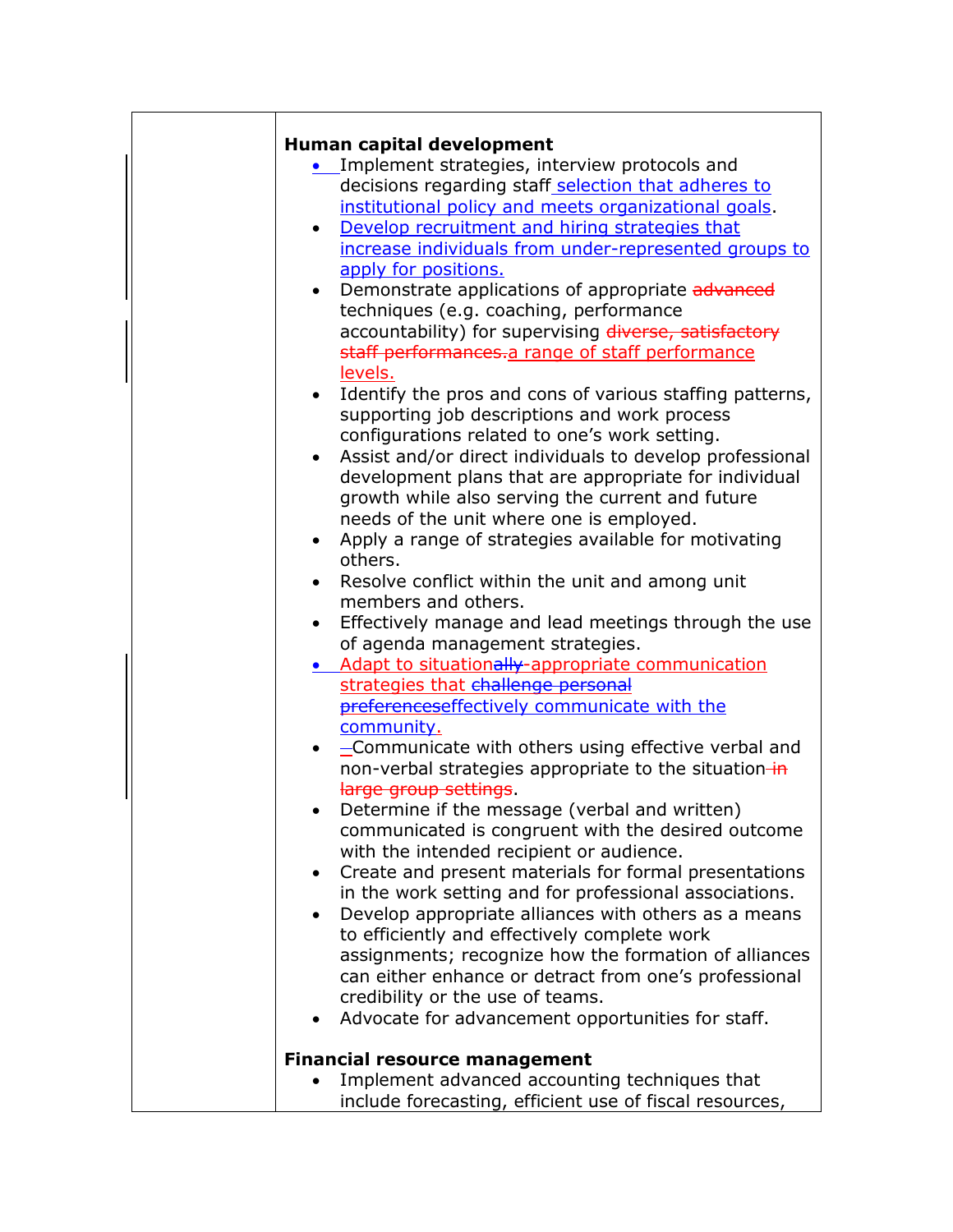|                 | and interpretation of financial reports.<br>Describe how various fundraising strategies are<br>should be facilitated by student affairs professionals.                                                                                                                                                                                                                                                                                                                                                                                                                                                                                                                                                                                                                                                                                              |
|-----------------|-----------------------------------------------------------------------------------------------------------------------------------------------------------------------------------------------------------------------------------------------------------------------------------------------------------------------------------------------------------------------------------------------------------------------------------------------------------------------------------------------------------------------------------------------------------------------------------------------------------------------------------------------------------------------------------------------------------------------------------------------------------------------------------------------------------------------------------------------------|
|                 | <b>Facilities management</b>                                                                                                                                                                                                                                                                                                                                                                                                                                                                                                                                                                                                                                                                                                                                                                                                                        |
|                 | Assess the usage of various spaces to quide space-<br>planning processes.<br>• Advocate for the needs of diverse populations through<br>and regarding space management.<br>Implement and coordinate sustainability efforts in a range<br>of types of spaces.                                                                                                                                                                                                                                                                                                                                                                                                                                                                                                                                                                                        |
| <b>Advanced</b> | <b>BLENDED</b><br>Assess resources (people, space, financial, materials)<br>in regard to institutional or divisional long-range<br>planning and budget processes.<br>• Teach resource stewardship to others.<br>Champion sustainability efforts within unit and across<br>the organization, and facilitate institutional support for<br>broadening sustainability efforts.<br>Participate in developing, implementing, and<br>$\bullet$<br>assessing the effectiveness of the campus crisis<br>management program.<br>• Effectively assess the level of individual and<br>institutional risk and liability associated with programs<br>and services offered; ensure that professionals are<br>trained to deliver programs and services at the lowest<br>level of risk possible.                                                                     |
|                 | Human capital development                                                                                                                                                                                                                                                                                                                                                                                                                                                                                                                                                                                                                                                                                                                                                                                                                           |
|                 | Ensure that multiple identities are represented on<br>every level of staff at the institution, especially those<br>who are marginalized or underrepresented.<br>Effectively intervene with employees in regard to<br>morale, behavioral expectations, and conflict and<br>performance issues.<br>Evaluate the effectiveness of current staffing patterns<br>and supporting job descriptions in regard to a unit's<br>ability to effectively meet institutional, divisional, and<br>unit mission and goals.<br>Anticipate how future needs of students, the unit, or<br>the division may affect staffing levels or structures<br>and make proactive adjustments to meet those needs.<br>Develop or lead professional development initiatives<br>that regularly assess the strength and weakness of<br>professionals and provide them with purposeful |